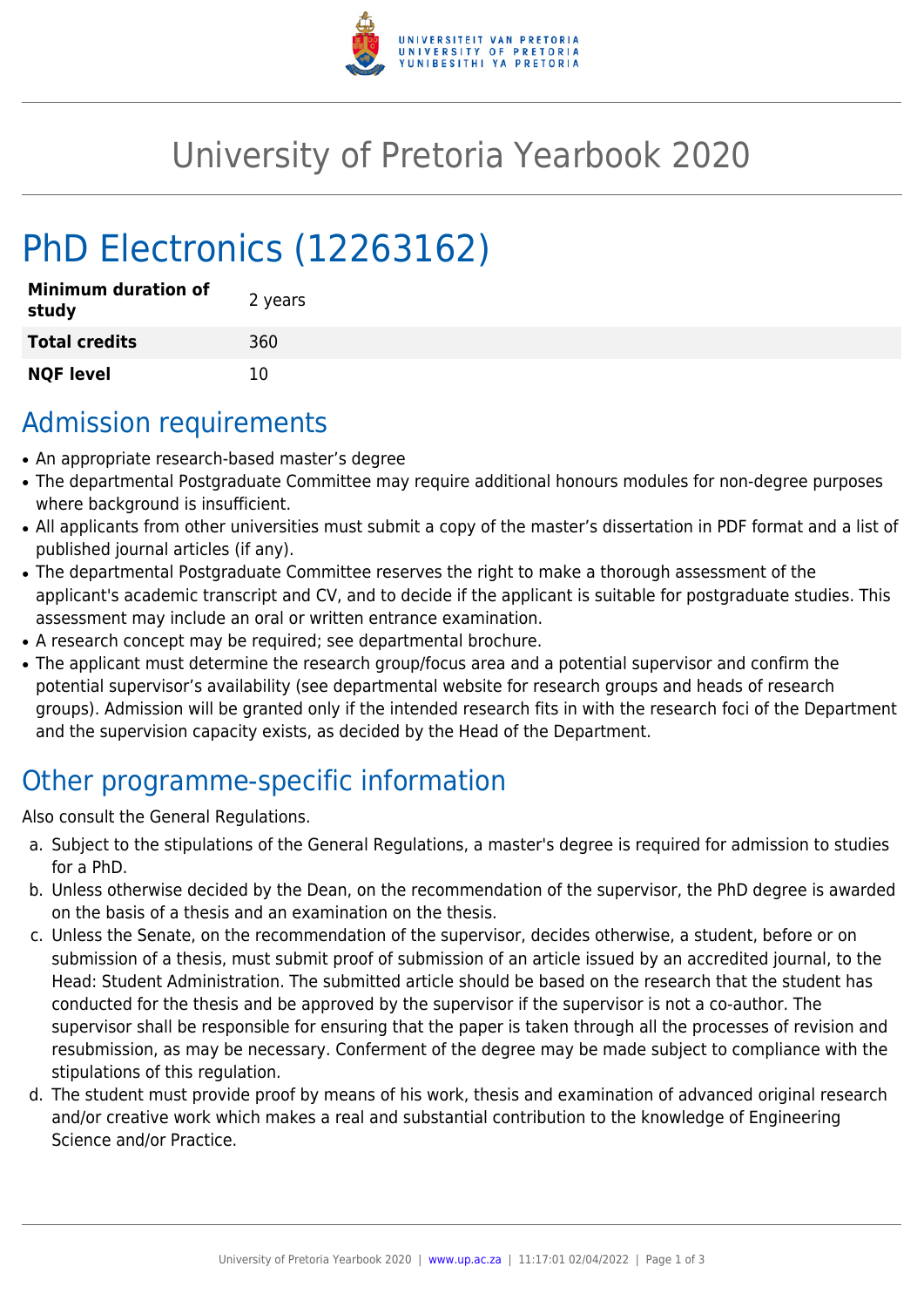

## Curriculum: Year 1

**Minimum credits: 360**

#### **Core modules**

#### **Thesis: Electronics 991 (EIN 991)**

| <b>Module credits</b>         | 360.00                                          |
|-------------------------------|-------------------------------------------------|
| <b>Prerequisites</b>          | No prerequisites.                               |
| Language of tuition           | Module is presented in English                  |
| <b>Department</b>             | Electrical, Electronic and Computer Engineering |
| <b>Period of presentation</b> | Year                                            |